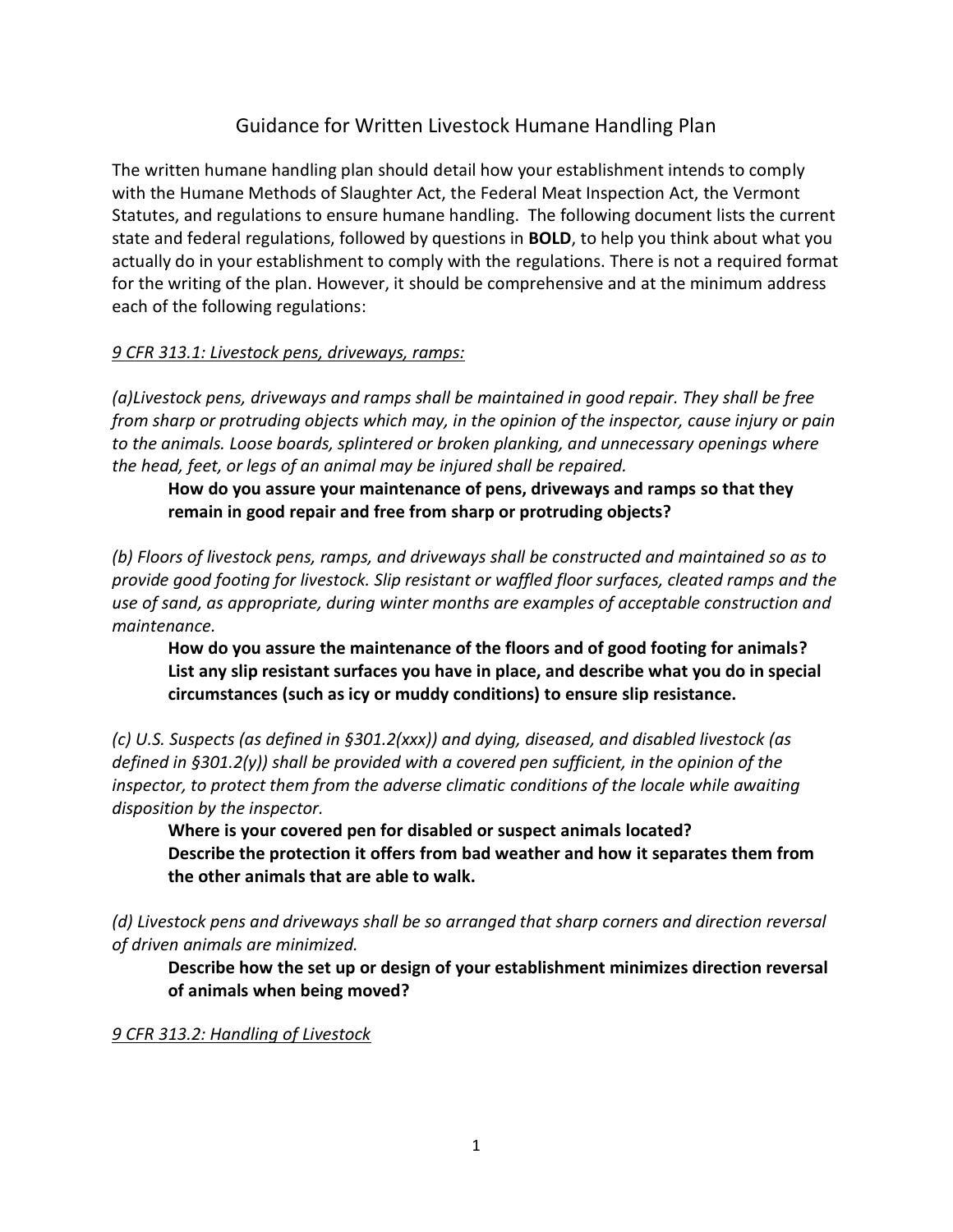*(a) Driving of livestock from the unloading ramps to the holding pens and from the holding pens to the stunning area shall be done with a minimum of excitement and discomfort to the animals. Livestock shall not be forced to move faster than a normal walking speed.*

**How do you move animals to assure they are driven at a walking speed with minimum excitement?** 

**Describe any training employees are given on handling of livestock. What direction or oversight is given to non-employees (truck drivers, farmers, animal owners, etc.) on humane handling of livestock when they help with the offloading of animals?**

*(b) Electric prods, canvas slappers, or other implements employed to drive animals shall be used as little as possible in order to minimize excitement and injury. Any use of such implements which, in the opinion of the inspector, is excessive, is prohibited. Electrical prods attached to AC house current shall be reduced by a transformer to the lowest effective voltage not to exceed 50 volts AC.*

*(c) Pipes, sharp or pointed objects, and other items which, in the opinion of the inspector, would cause injury or unnecessary pain to the animal shall not be used to drive livestock.*

**Describe the implements or objects do you use to drive animals.** 

**How do you assure they are used properly to minimize excitement, and that they do not cause injury or pain?** 

*(d) Disabled livestock and other animals unable to move.*

*(1) Disabled animals and other animals unable to move shall be separated from normal ambulatory animals and placed in the covered pen provided for in §313.1(c).*

*(2) The dragging of disabled animals and other animals unable to move, while conscious, is prohibited. Stunned animals may, however, be dragged.*

*(3) Disabled animals and other animals unable to move may be moved, while conscious, on equipment suitable for such purposes; e.g., stone boats.*

**The dragging of disabled conscious animals is prohibited.** 

 **How do you handle animals that are unable to move or get up?**

 **What is your protocol for animals that arrive to the establishment that are unable to rise or walk?**

 **If you use equipment for moving conscious downed animals, what kind of equipment do you use?** 

**If you stun these downers, where in your establishment do you do this? Do you then bleed them at that spot, or take them somewhere else to bleed? How long is it typically between the time you stun them to the time you bleed them?**

*(e) Animals shall have access to water in all holding pens and, if held longer than 24 hours, access to feed. There shall be sufficient room in the holding pen for animals held overnight to lie down.*

**How do you assure animals have access to water at all times in holding pens?**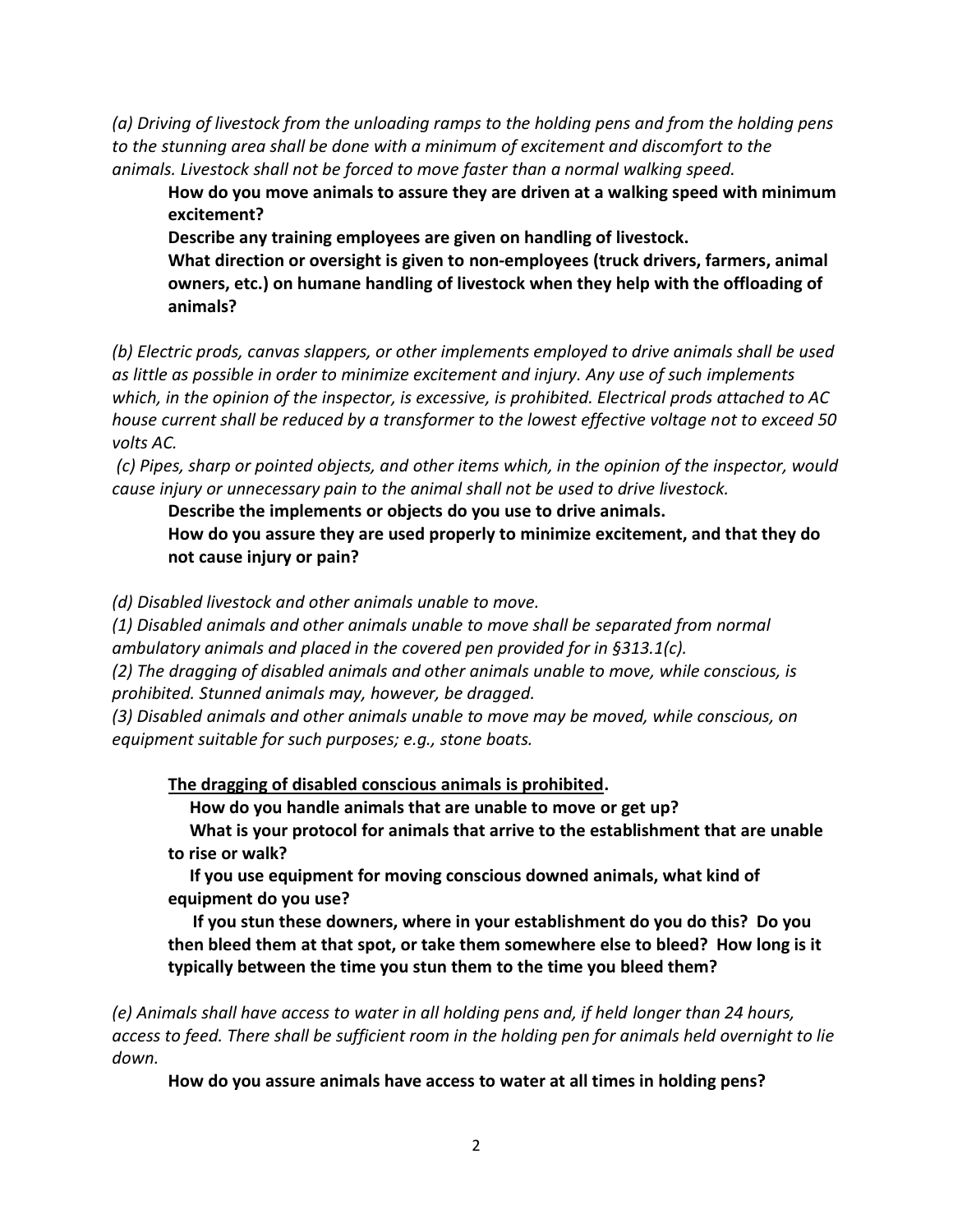**How do you assure animals that are held on a transport truck waiting to be offloaded have access to water?**

**How do you assure animals have appropriate feed if held greater than 24 hours? How do you assure animals held overnight have sufficient room to lie down?**

*(f) Stunning methods approved in §313.30 shall be effectively applied to animals prior to their being shackled, hoisted, thrown, cast, or cut.*

## *Methods of Stunning*

*6 Vermont Statutes Annotated, Chapter 201 § 3132. Prohibition:*

*No slaughterer, packer or stockyard operator may bleed or slaughter livestock except by a humane method. The use of a manually operated hammer, sledge, poleax or similar instrument is not a humane method within the meaning of this chapter. "Humane method" means either:*

*(A) A method whereby the animal is rendered insensible to pain by mechanical, electrical, chemical or other means that is rapid and effective before being shackled, hoisted, thrown, cast or cut.*

*(B) A method in accordance with ritual requirements of the Jewish faith or any other religious faith whereby the animal suffers loss of consciousness by anemia of the brain caused by the simultaneous and instantaneous severance of the carotid arteries with a sharp instrument.*

**What method(s) do you use to effectively stun animals before shackling, hoisting, throwing, casting or cutting the animal?** 

**For Mechanical: Captive Bolt, proceed to page 4. For Mechanical: Gunshot, proceed to page 7.**

## *9 CFR 313.5: Chemical: Carbon Dioxide*

- Approved for swine, sheep and calves only
- Please contact the VT Agency of Agriculture if you are planning to use Chemical stunning methods for a listing of the applicable regulations

# *9 CFR 313.30: Electrical: stunning or slaughtering with electric current*

- Approved for swine, sheep, calves, cattle, and goats only
- Please contact the VT Agency of Agriculture if you are planning to use Electrical stunning methods for a listing of the applicable regulations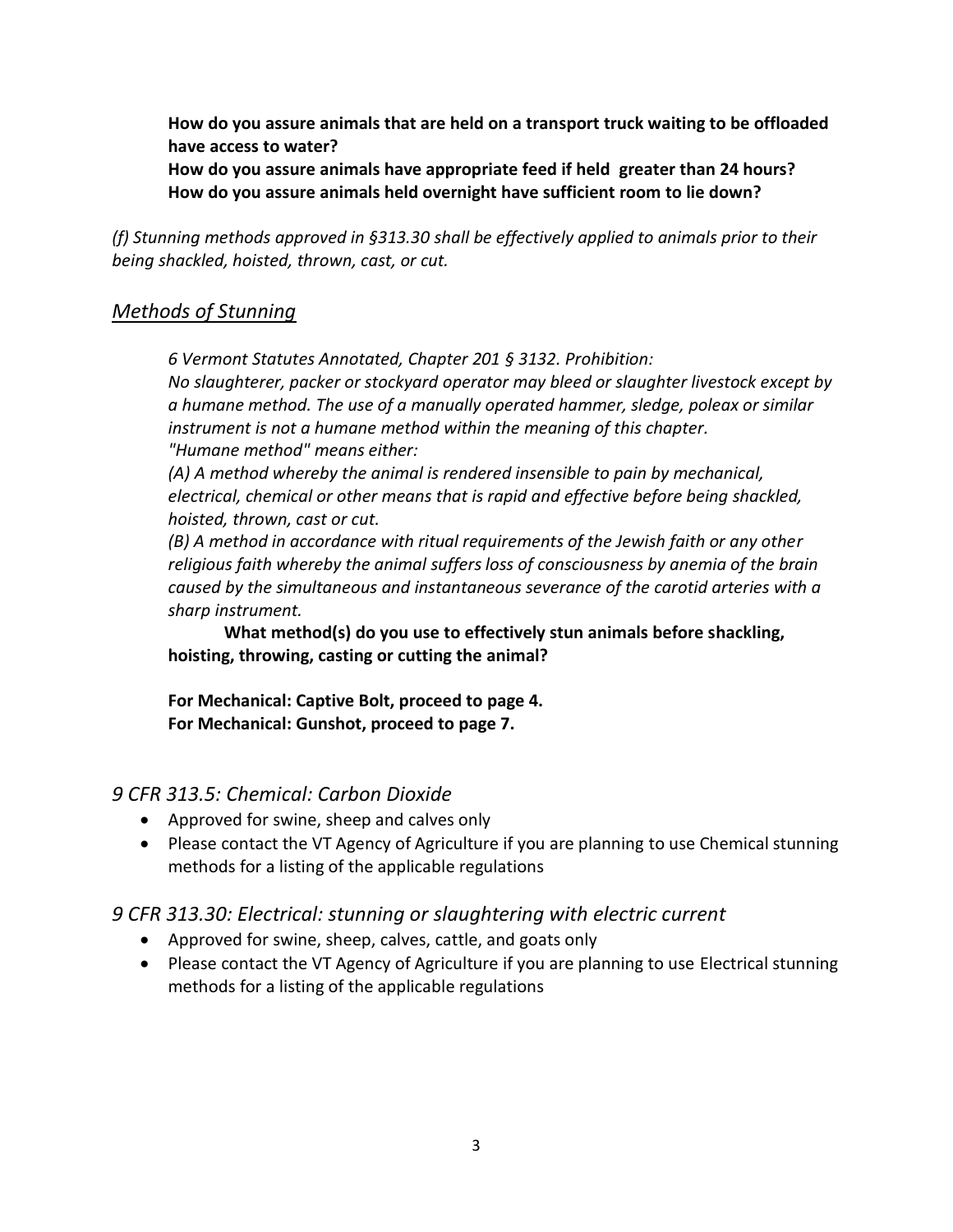### *9 CFR 313.15: Mechanical: Captive bolt*

• Approved for all livestock

*The slaughtering of sheep, swine, goats, calves, cattle, horses, mules, and other equines by using captive bolt stunners and the handling in connection therewith, in compliance with the provisions contained in this section, are hereby designated and approved as humane methods of slaughtering and handling of such animals under the Act.*

#### *(a) Application of stunners, required effect; handling.*

*(1) The captive bolt stunners shall be applied to the livestock in accordance with this section so as to produce immediate unconsciousness in the animals before they are shackled, hoisted, thrown, cast, or cut. The animals shall be stunned in such a manner that they will be rendered unconscious with a minimum of excitement and discomfort.*

*(2) The driving of the animals to the stunning area shall be done with a minimum of excitement and discomfort to the animals. Delivery of calm animals to the stunning areas is essential since accurate placement of stunning equipment is difficult on nervous or injured animals. Among other things, this requires that, in driving animals to the stunning areas, electrical equipment be used as little as possible and with the lowest effective voltage.*

**This was addressed under Handling of Livestock. If you do something extra to minimize the excitement of animals as they are driven to the stunning area, please describe.**

*(3) Immediately after the stunning blow is delivered the animals shall be in a state of complete unconsciousness and remain in this condition throughout shackling, sticking and bleeding.*

#### *(b) Facilities and procedures —*

*(1) General requirements for stunning facilities; operator.* 

*(i) Acceptable captive bolt stunning instruments may be either skull penetrating or nonpenetrating. The latter type is also described as a concussion or mushroom type stunner. Penetrating instruments on detonation deliver bolts of varying diameters and lengths through the skull and into the brain. Unconsciousness is produced immediately by physical brain destruction and a combination of changes in intracranial pressure and acceleration concussion. Nonpenetrating or mushroom stunners on detonation deliver a bolt with a flattened circular head against the external surface of the animal's head over the brain. Diameter of the striking surface of the stunner may vary as conditions require. Unconsciousness is produced immediately by a combination of acceleration concussion and changes in intracranial pressures. A combination instrument utilizing both penetrating and nonpenetrating principles is acceptable. Energizing of instruments may be accomplished by detonation of measured charges of gunpowder or accurately*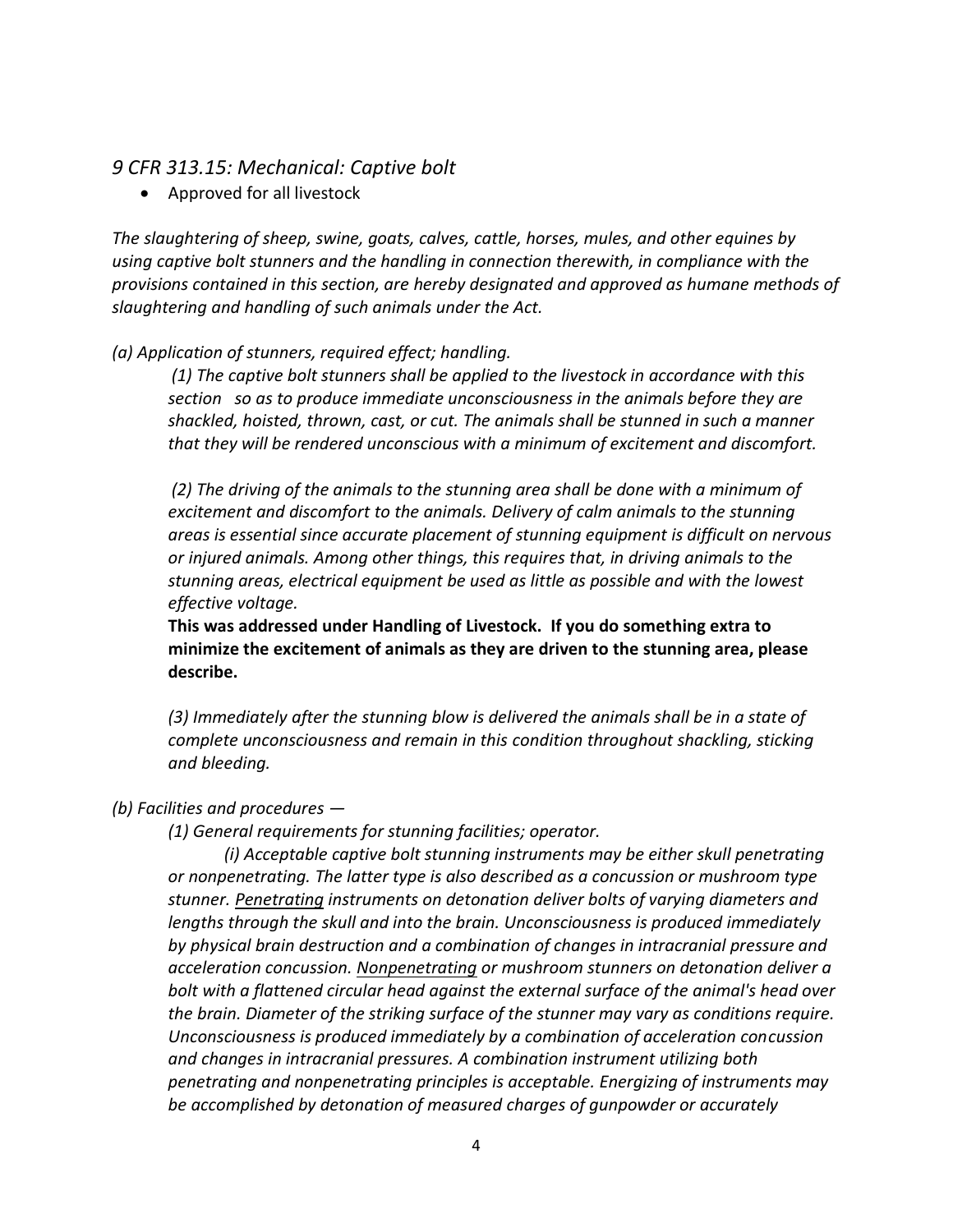*controlled compressed air. Captive bolts shall be of such size and design that, when properly positioned and activated, immediate unconsciousness is produced.*

*(ii) To assure uniform unconsciousness with every blow, compressed air devices must be equipped to deliver the necessary constant air pressure and must have accurate, constantly operating air pressure gauges. Gauges must be easily read and conveniently located for use by the stunning operator and the inspector. For purposes of protecting employees, inspectors, and others, it is desirable that any stunning device be equipped with safety features to prevent injuries from accidental discharge. Stunning instruments must be maintained in good repair.*

**Describe how you keep stunning instruments maintained in good repair. What is the maintenance schedule for the stunner? Where do you write down (i.e. document) when maintenance is done on the** 

*(iii) The stunning area shall be so designed and constructed as to limit the free movements of animals sufficiently to allow the operator to locate the stunning blow with a high degree of accuracy. All chutes, alleys, gates and restraining mechanisms between and including holding pens and stunning areas shall be free from pain-producing features such as exposed bolt ends, loose boards, splintered or broken planking, and protruding sharp metal of any kind. There shall be no unnecessary holes or other openings where feet or legs of animals may be injured. Overhead drop gates shall be suitably covered on the bottom edge to prevent injury on contact with animals. Roughened or cleated cement shall be used as flooring in chutes leading to stunning areas to reduce falls of animals. Chutes, alleys, and stunning areas shall be so designed that they will comfortably accommodate the kinds of animals to be stunned.*

**How is the stunning area designed to limit the movements of animals to allow for accurate stunning?**

**Describe any special restraints you have for certain species of animals. Describe your method of restraining animals for stunning?** 

**How many animals are stunned at one time?**

**stunner?**

**How do you reduce falls of animals in chutes leading to, and in the stunning area itself?**

*(iv) The stunning operation is an exacting procedure and requires a well-trained and experienced operator. He must be able to accurately place the stunning instrument to produce immediate unconsciousness. He must use the correct detonating charge with regard to kind, breed, size, age, and sex of the animal to produce the desired results.*

**How do you assure the effectiveness of the captive bolt in producing immediate unconsciousness?** 

**Are your employees instructed to look for signs of unconsciousness in animals after stunning?**

**How do you train employees for this job to ensure their methods are effective? How do you document their training?**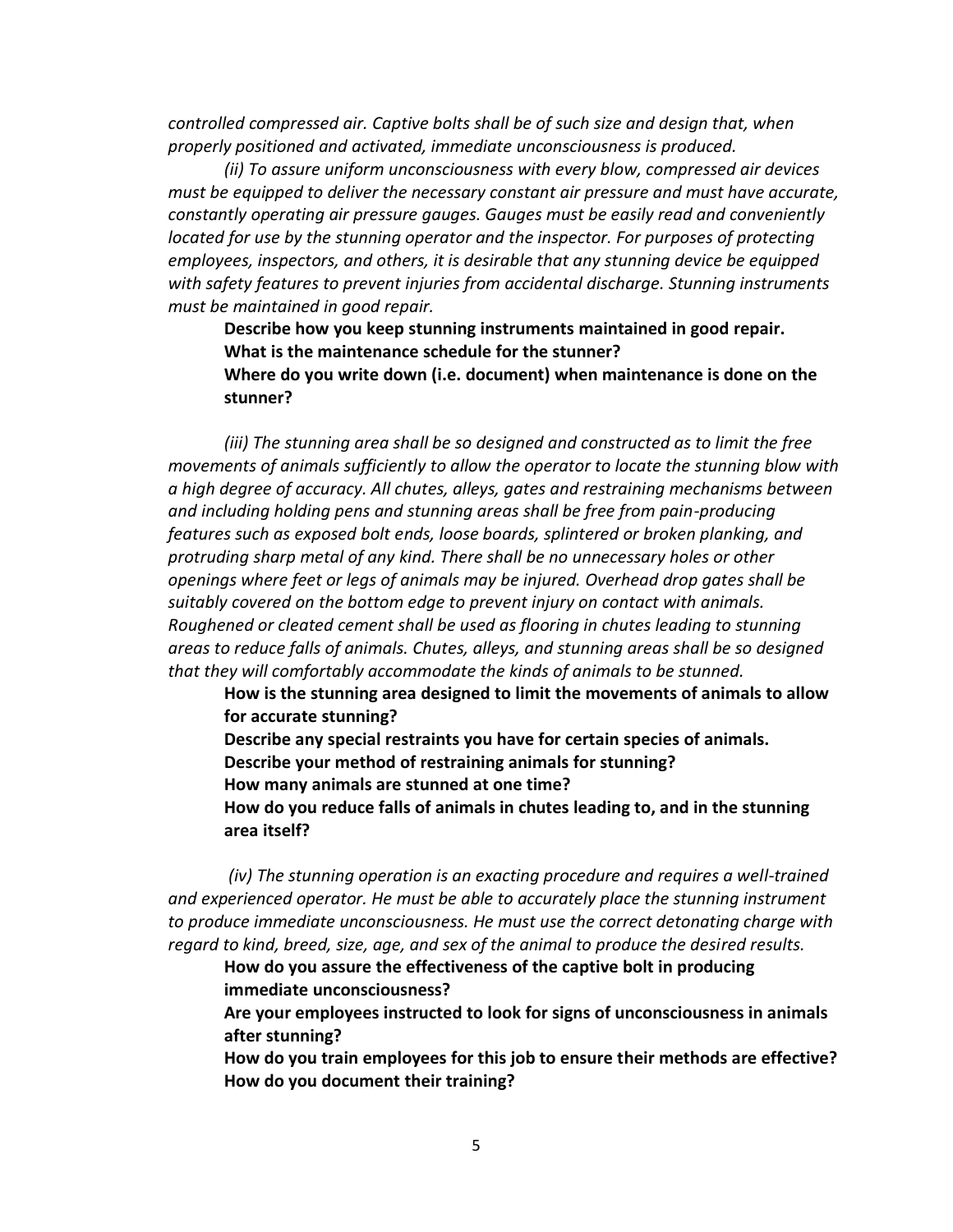**What is the protocol if the initial stun is not effective and the animal is still conscious? What kind of detonating charge does the employee use when stunning animals? How is it decided as to what kind of charge is used?** 

#### *(2) Special requirements and prohibitions.*

*(i) Choice of instrument and force required to produce immediate unconsciousness varies, depending on kind, breed, size, age, and sex of the animal. Young swine, lambs, and calves usually require less stunning force than mature animals of the same kind. Bulls, rams, and boars usually require skull penetration to produce immediate unconsciousness. Charges suitable for smaller kinds of livestock such as swine or for young animals are not acceptably interchanged for use on larger kinds or older livestock, respectively.*

*(ii) Captive bolt stunners that deliberately inject compressed air into the cranium at the end of the penetration cycle shall not be used to stun cattle.*

**What is your policy on the use of captive bolt stunners that inject air?**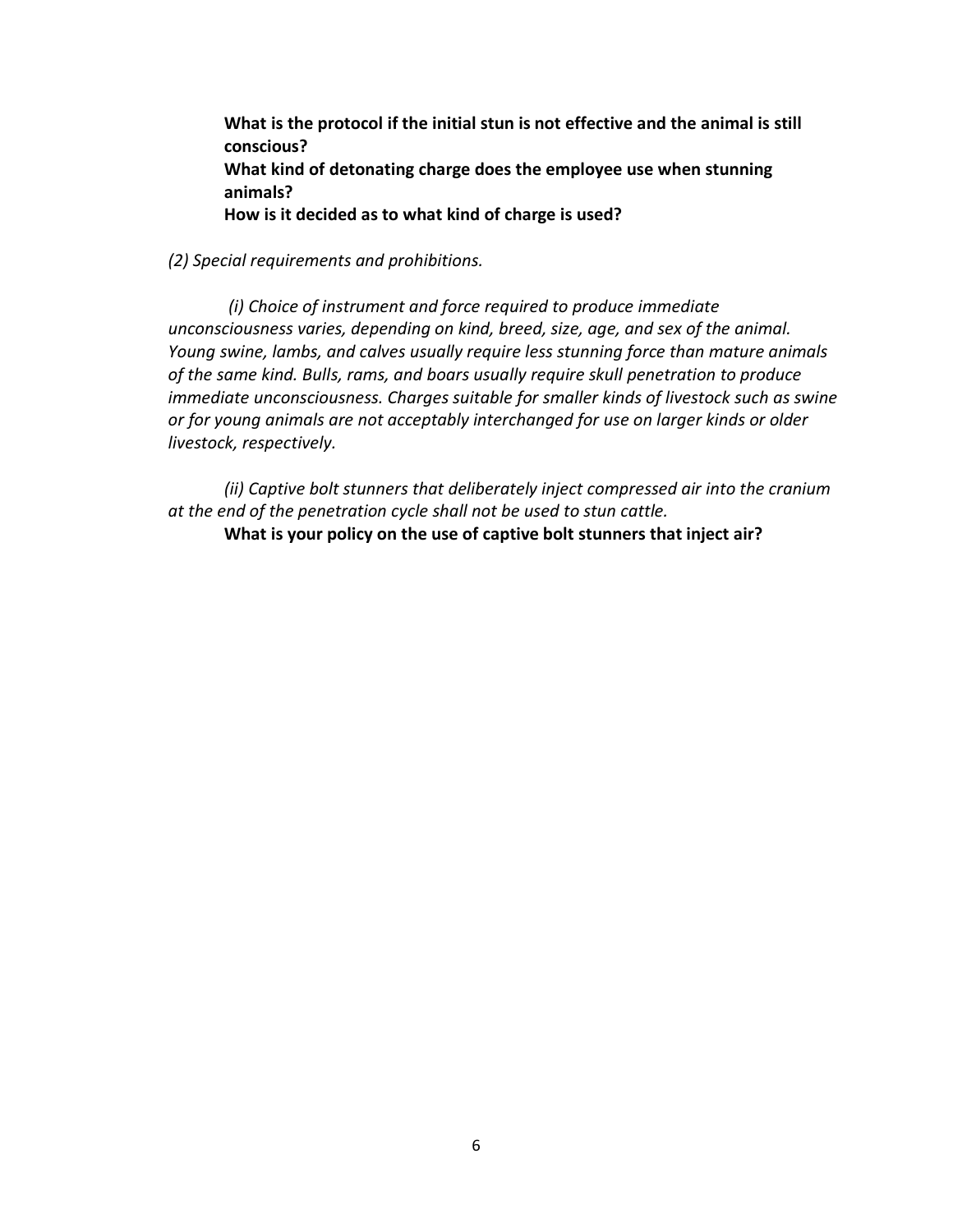## *9 CFR 313.16: Mechanical: Gunshot*

*The slaughtering of cattle, calves, sheep, swine, goats, horses, mules, and other equines by shooting with firearms and the handling in connection therewith, in compliance with the provisions contained in this section, are hereby designated and approved as humane methods of slaughtering and handling of such animals under the Act.*

**Do you use a firearm to stun animals? What type of firearm? Under what conditions would you use a firearm?**

#### *(a) Utilization of firearms, required effect; handling.*

*(1) The firearms shall be employed in the delivery of a bullet or projectile into the animal in accordance with this section so as to produce immediate unconsciousness in the animal by a single shot before it is shackled, hoisted, thrown, cast, or cut. The animal shall be shot in such a manner that they will be rendered unconscious with a minimum of excitement and discomfort.*

*(2) The driving of the animals to the shooting areas shall be done with a minimum of excitement and discomfort to the animals. Delivery of calm animals to the shooting area is essential since accurate placement of the bullet is difficult in case of nervous or injured animals. Among other things, this requires that, in driving animals to the shooting areas, electrical equipment be used as little as possible and with the lowest effective voltage.*

**Where is the shooting area when you employ the use of firearms?**

*(3) Immediately after the firearm is discharged and the projectile is delivered, the animal shall be in a state of complete unconsciousness and remain in this condition throughout shackling, sticking and bleeding.*

*(b) Facilities and procedure —*

*(1) General requirements for shooting facilities; operator.* 

*(i) On discharge, acceptable firearms dispatch free projectiles or bullets of varying sizes and diameters through the skull and into the brain. Unconsciousness is produced immediately by a combination of physical brain destruction and changes in intracranial pressure. Caliber of firearms shall be such that when properly aimed and discharged, the projectile produces immediate unconsciousness.*

*(ii) To assure uniform unconsciousness of the animal with every discharge where small-bore firearms are employed, it is necessary to use one of the following type projectiles: Hollow pointed bullets; frangible iron plastic composition bullets; or powdered iron missiles. When powdered iron missiles are used, the firearms shall be in close proximity with the skull of the animal when fired. Firearms must be maintained in good repair. For purposes of protecting employees, inspectors and others, it is desirable that all firearms be equipped with safety devices to prevent injuries from accidental discharge. Aiming and discharging of firearms should be directed away from operating areas.*

**What type of bullets are used?**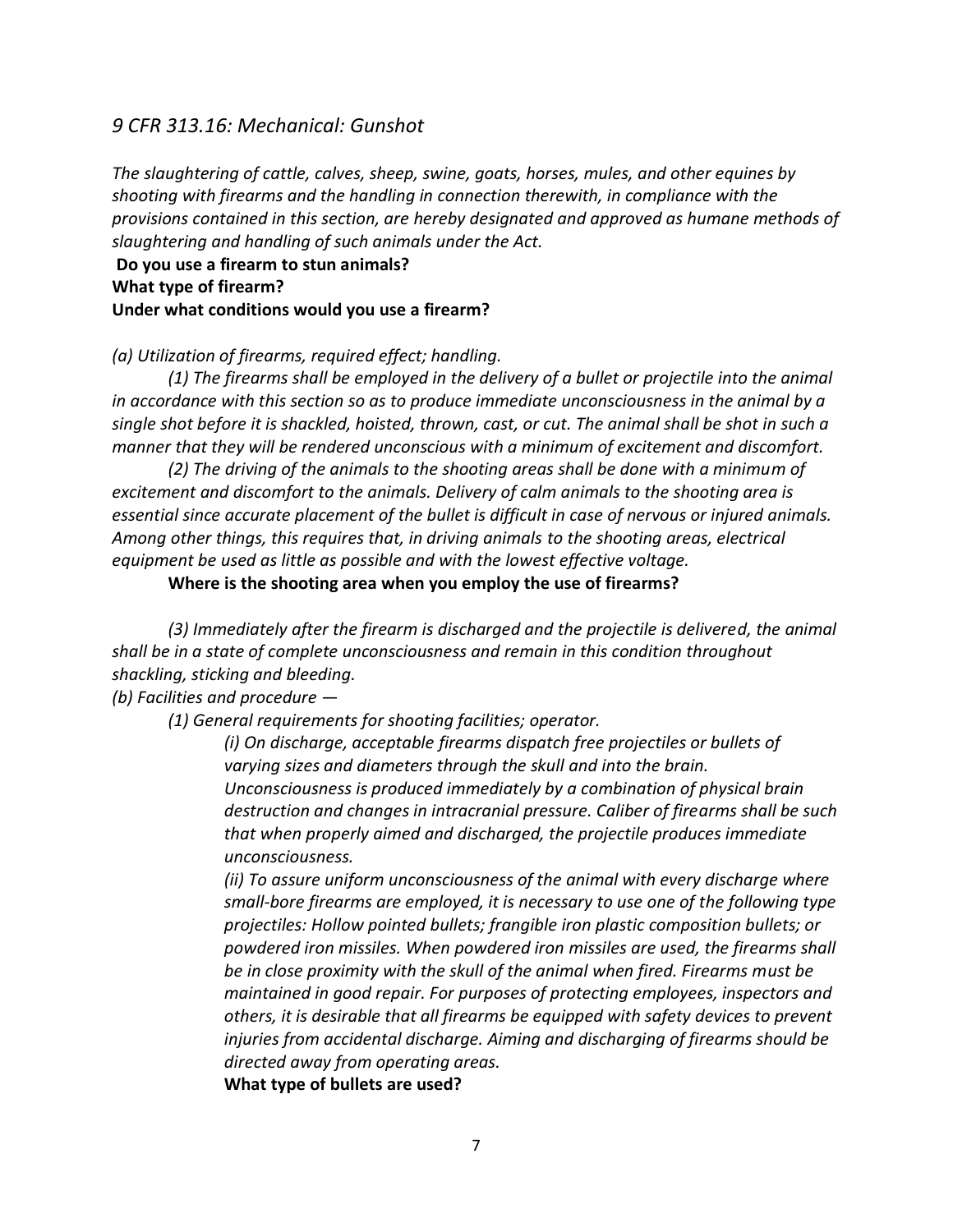# **Does the type of bullet used vary depending on the species/size/etc. of the animal?**

### **How is the firearm maintained?**

*(iii) The provisions contained in §313.15(b)(1)(iii) with respect to the stunning area also apply to the shooting area.*

*(iv)* The shooting operation is an exacting procedure and requires a well-trained *and experienced operator. He must be able to accurately direct the projectile to produce immediate unconsciousness. He must use the correct caliber firearm, powder charge and type of ammunition to produce the desired results.* **What employee training is given for the use of the firearm as a stunning** 

**device?**

**How do you document their training?**

**Are your employees instructed to look for signs of unconsciousness in animals after stunning?**

**How is the stunning area designed to limit the movements of animals to allow for accurate stunning?**

**Describe any special restraints you have for certain species of animals.**

**Describe your method of restraining animals for stunning?** 

**How many animals are stunned at one time?**

**How do you reduce falls of animals in chutes leading to, and in the stunning area itself?**

*(2) Special requirements. Choice of firearms and ammunition with respect to caliber and choice of powder charge required to produce immediate unconsciousness of the animal may vary depending on age and sex of the animal. In the case of bulls, rams, and boars, small bore firearms may be used provided they are able to produce immediate unconsciousness of the animals. Small bore firearms are usually effective for stunning other cattle, sheep, swine, and goats, and calves, horses, and mules.*

**How do you assure the effectiveness of the firearm in producing immediate unconsciousness?** 

**What is the protocol if the initial stun is not effective and the animal is still conscious?**